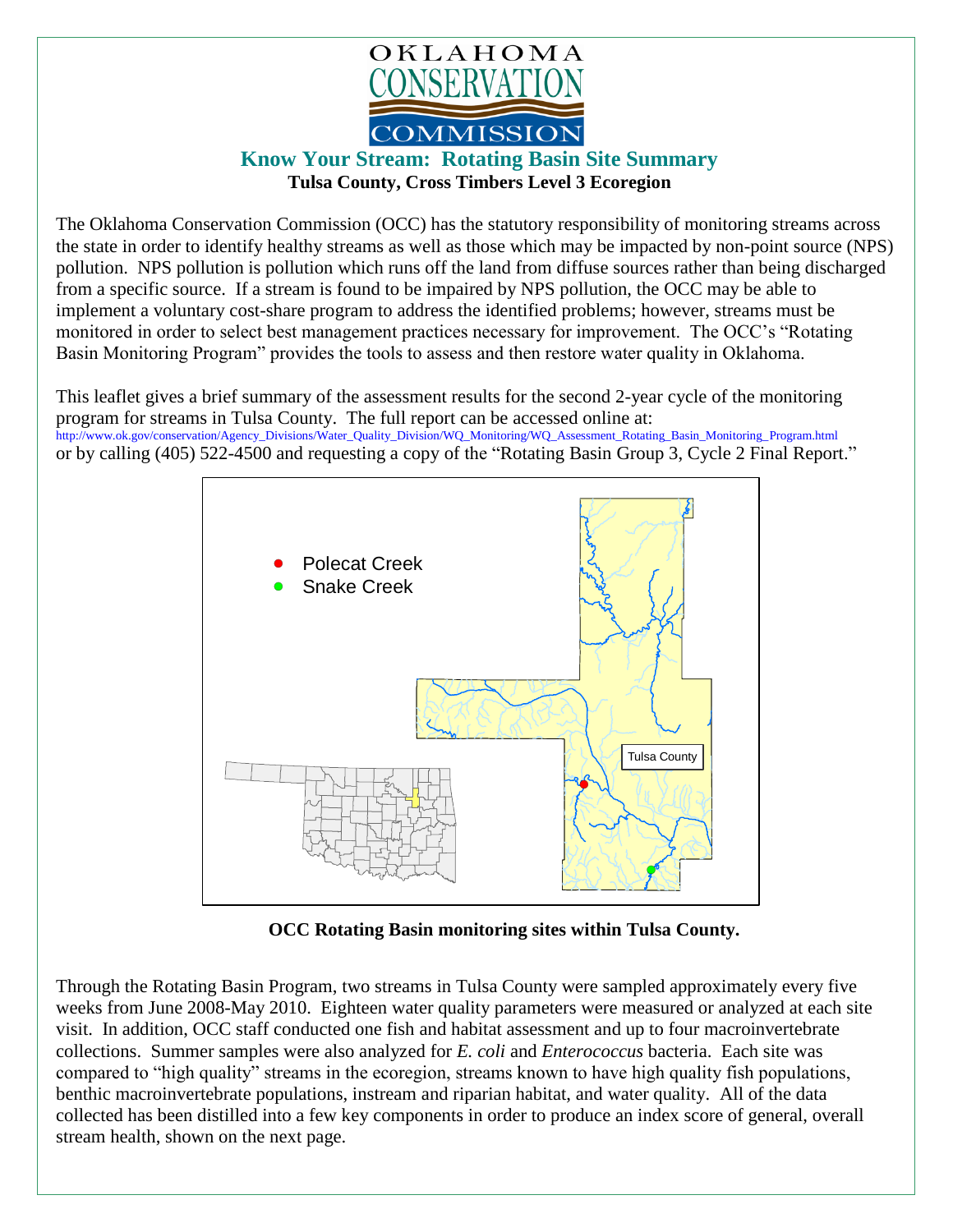**Summary of general stream health as determined by comparison to high quality streams in the Cross Timbers ecoregion and by assessment using Oklahoma State Water Quality Standards***†***.**

|                                                           | <b>Good</b>                        | <b>Moderate</b>    |
|-----------------------------------------------------------|------------------------------------|--------------------|
| moderate<br>good<br>poor                                  | <b>Polecat Creek</b>               | <b>Snake Creek</b> |
| <b>Overall Stream Health</b>                              | 39                                 | 35                 |
| Phosphorus                                                | 5                                  | 5                  |
| Nitrogen                                                  |                                    | 5                  |
| Ammonia                                                   | 5                                  | 5                  |
| Dissolved Oxygen                                          | 5                                  | $-5$               |
| pH                                                        | 5                                  | 5                  |
| Turbidity                                                 | 5                                  | 5                  |
| Salts (chloride, sulfate, TDS)                            | 5                                  | 5                  |
| Fish                                                      | 5                                  | 5                  |
| Macroinvertebrates                                        | 3                                  | 5                  |
| Instream/Riparian Habitat                                 | 5                                  | 5                  |
| Bacteria                                                  | $-5$                               | $-5$               |
|                                                           | Scale of 1-5 with 5 being the best |                    |
| KEY:<br>$1 =$ Significantly worse than high quality sites |                                    |                    |

 $3 = Not$  as good as high quality sites but not impaired

 $5 =$  Equal to or better than high quality sites

 $-5$  = Impaired by state standards

**Note: Most streams in Oklahoma are classified as impaired by at least one type of bacteria.**

**Polecat Creek (OK120420-02-0050D):** This stream is impaired by state standards for bacteria. All other parameters are comparable to high quality sites in the ecoregion except nitrogen, which is significantly elevated and the macroinvertebrate community which is of slightly lower quality in comparison to high quality sites within the ecoregion.

**Snake Creek (OK120410-01-0220G):** This stream is impaired by state standards for bacteria and dissolved oxygen. All other parameters are comparable to high quality sites in the ecoregion.

*† The use of Oklahoma Water Quality Standards to assess streams and the 2010 results are described in the DEQ's 2010 Integrated Report, accessible online at: http://www.deq.state.ok.us/wqdnew/305b\_303d/2010\_integrated\_report\_entire\_document.pdf*